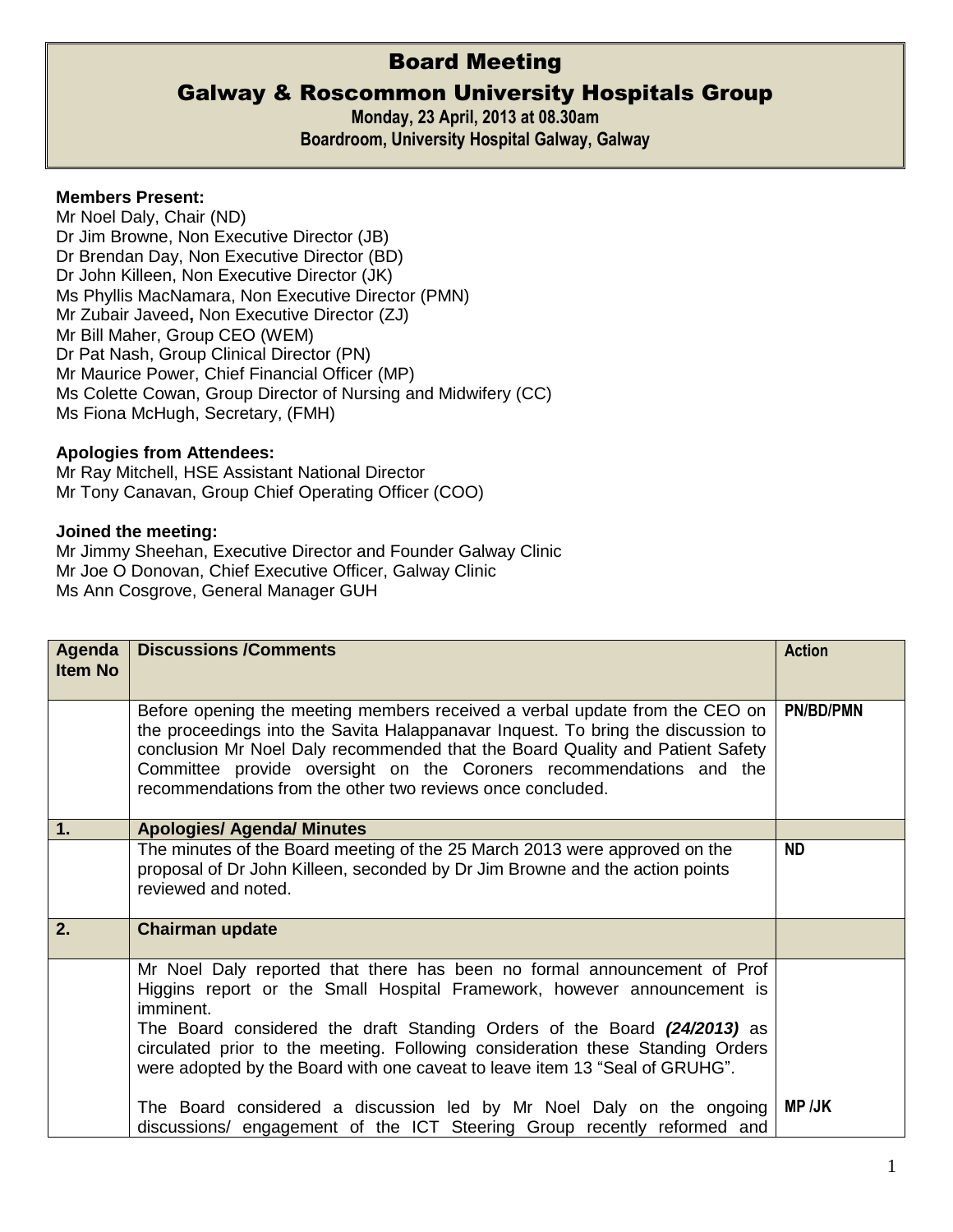|    | proposed that Dr John Killeen be appointed as a member to the Group seconded<br>by Mr Bill Maher and agreed. Mr Maurice Power and Dr John Killeen to develop<br>proposals for May Board Meeting.                                                                                                                                                                                                                                                                                                                                                                                                                                                                       |                |
|----|------------------------------------------------------------------------------------------------------------------------------------------------------------------------------------------------------------------------------------------------------------------------------------------------------------------------------------------------------------------------------------------------------------------------------------------------------------------------------------------------------------------------------------------------------------------------------------------------------------------------------------------------------------------------|----------------|
| 3. | <b>Chief Executive Officer (CEO)</b>                                                                                                                                                                                                                                                                                                                                                                                                                                                                                                                                                                                                                                   |                |
|    | <b>CEO Report (25/2013)</b><br>Mr Bill Maher presented a summary of his report, as previously circulated, which<br>was considered and approved by the Board.                                                                                                                                                                                                                                                                                                                                                                                                                                                                                                           | <b>WEM</b>     |
|    | Highlighted performance issues against the backdrop of 2013 Service Plan.<br>$\bullet$<br>Group Annual Report 2012 production underway and will be brought to the May<br>$\bullet$<br>Board meeting for sign off, with the intention to launch at our Public Board<br>Meeting on 18 June.<br>Launch of Patient and Public Involvement Strategy 19 April was a great<br>$\bullet$<br>success and congratulated Ms Colette Cowan and her Team on a very<br>successful day.                                                                                                                                                                                               |                |
|    | <b>Mission Statement (26/2013)</b><br>Mr Bill Maher spoke to Group Mission and Value Statement circulated prior to the<br>meeting. Following consideration the mission statement was approved by the<br>Board. Mr Bill Maher and Ms Fiona McHugh to circulate to all hospital departments.                                                                                                                                                                                                                                                                                                                                                                             | <b>WEM/FMH</b> |
|    | Issue 10 Group Newsletter (27/2013)<br>Mr Bill Maher referred to the newsletter as previously circulated and would<br>welcome the member's feedback on additional items that could be included.                                                                                                                                                                                                                                                                                                                                                                                                                                                                        | All            |
|    | <b>Maternity and Gynaecology Service Review Proposal (Verbal)</b><br>Mr Bill Maher spoke to the provision of Maternity and Gynaecology services as part<br>of the ongoing strategy and further reconfiguration of the Group. He emphasised<br>the sensitivities around this issue. Following full consideration the Board requested<br>a scoping exercise be undertaken to define current service provision, outline<br>international best practice and identifying options for the delivery of service in the<br>future and to present this scoping exercise to a future Board meeting to agree the<br>Strategic direction of the Maternity and Gynaecology services. | <b>WEM</b>     |
|    | Dr Jim Browne requested a list of all services that could be considered for<br>rationalisation.                                                                                                                                                                                                                                                                                                                                                                                                                                                                                                                                                                        | <b>MP</b>      |
| 4. | <b>Chief Operating Officer (COO)</b>                                                                                                                                                                                                                                                                                                                                                                                                                                                                                                                                                                                                                                   |                |
|    | Group Performance Report (28/2013)<br>Ms Fiona McHugh presented a summary of the Group March Performance Report<br>and outlined the key service delivery messages.<br>Following discussion the March Performance report was accepted. The Board<br>requested further metrics on absenteeism and agency costs to be included in April                                                                                                                                                                                                                                                                                                                                   | <b>TC</b>      |
|    | Performance Report.                                                                                                                                                                                                                                                                                                                                                                                                                                                                                                                                                                                                                                                    |                |
| 5. | <b>Group Clinical Director</b>                                                                                                                                                                                                                                                                                                                                                                                                                                                                                                                                                                                                                                         |                |
|    | <b>Group Clinical Director Report (29/2013)</b>                                                                                                                                                                                                                                                                                                                                                                                                                                                                                                                                                                                                                        |                |
|    | Dr Pat Nash presented a summary of his report as previously circulated, which was                                                                                                                                                                                                                                                                                                                                                                                                                                                                                                                                                                                      | 2              |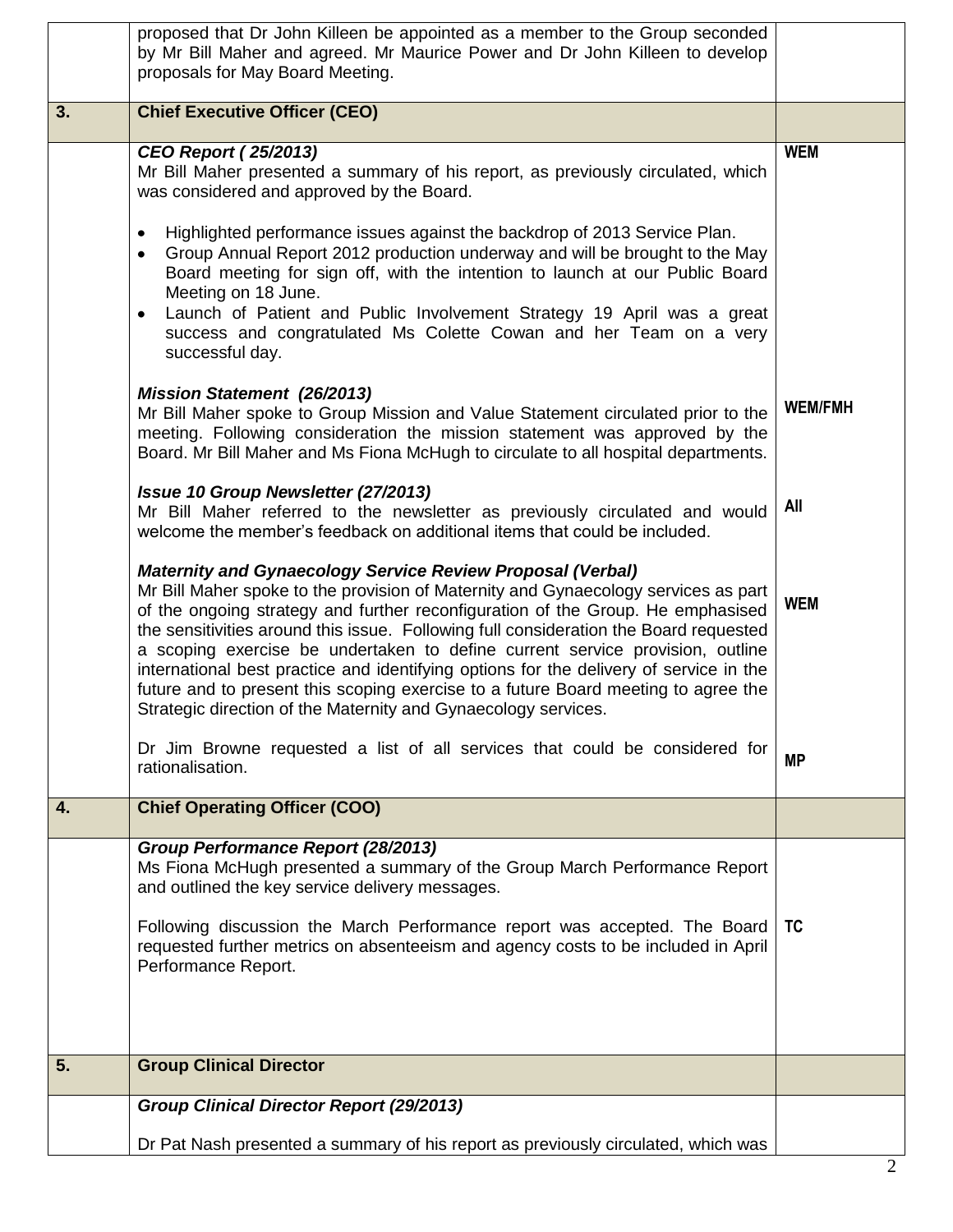|    | considered and approved by the Board and briefed the Board on some of the key<br>issues outlined in his report:                                                                                                                                                                                                                                                                                                                                                                                                                                                                                                                                                                                             |           |
|----|-------------------------------------------------------------------------------------------------------------------------------------------------------------------------------------------------------------------------------------------------------------------------------------------------------------------------------------------------------------------------------------------------------------------------------------------------------------------------------------------------------------------------------------------------------------------------------------------------------------------------------------------------------------------------------------------------------------|-----------|
|    | In preparation for possible Group enlargement, governance options are being<br>$\bullet$<br>reviewed on how the Clinical Directorate will function across the Group. A final<br>plan will be brought to the Board in the coming months<br>The first meeting of the Group Quality and Patient Safety Committee was held<br>$\bullet$<br>and the Group Quality and Patient Safety Programme is near completion and<br>will be brought to the May Board meeting for consideration and approval.<br>Launch of Quality and Safety Management System 10 April 2013 to support the<br>$\bullet$<br>new governance structure for the Group and the appointment of an interim<br>Quality and Patient Safety Manager. |           |
| 6. | <b>Group Director of Nursing and Midwifery (GDoNM)</b>                                                                                                                                                                                                                                                                                                                                                                                                                                                                                                                                                                                                                                                      |           |
|    | Group Director of Nursing and Midwifery Report (30/2013)                                                                                                                                                                                                                                                                                                                                                                                                                                                                                                                                                                                                                                                    |           |
|    | Ms Colette Cowan presented a summary of her report as previously circulated,<br>which was considered and approved by the Board and briefed the Board on some<br>of the key issues outlined in her report:                                                                                                                                                                                                                                                                                                                                                                                                                                                                                                   |           |
|    | The Nursing Governance Structure is now agreed and a new system of<br>accountability commenced.<br>Launch of Nursing & Midwifery Strategy (2013-2018), Public Patient User<br>$\bullet$<br>Involvement Strategy and Annual Plan for Nursing and Midwifery 2012.<br>This was very well attended and Ms Cowan on behalf of Nursing thanked<br>Dr John Killeen and Ms Phyllis MacNamara for attending.<br>The National Quality and Safety Department and National Advocacy Unit<br>visited the Group and have expressed an interest in working with the Group<br>and supporting the development of the Public Patient User Involvement<br>Strategy. This was seen as a very welcome development by the Board.  |           |
| 7. | <b>Chief Finance Officer (CFO)</b>                                                                                                                                                                                                                                                                                                                                                                                                                                                                                                                                                                                                                                                                          |           |
|    | <b>Group Finance Report (31/2013)</b><br>Mr Maurice Power presented a summary of his report as previously circulated,<br>which was considered and approved by the Board and briefed the Board on some<br>of the key issues outlined in his report:<br>At the end of March the Group is showing an overspend year to date of $\epsilon$ 3.4<br>$\bullet$<br>million.<br>The Group are currently predicting a $€10-15m$ overspend, however a number<br>$\bullet$<br>of measures such as additional income, projection for impact of new legislation<br>and delivery of cost plans need to be factored in and these will be closely<br>monitored.                                                              | <b>MP</b> |
|    | Group Finance Proposal (32/2013)<br>Mr Maurice Power requested formal approval from the Board to proceed with the<br>implementation of a Group Finance Proposal as previously circulated. The Board<br>approved implementation.<br>The Board considered a discussion led by Dr John Killeen on responsibilities for                                                                                                                                                                                                                                                                                                                                                                                         |           |
|    | internal audit and best practice. It was the Boards view that best practice is to                                                                                                                                                                                                                                                                                                                                                                                                                                                                                                                                                                                                                           |           |